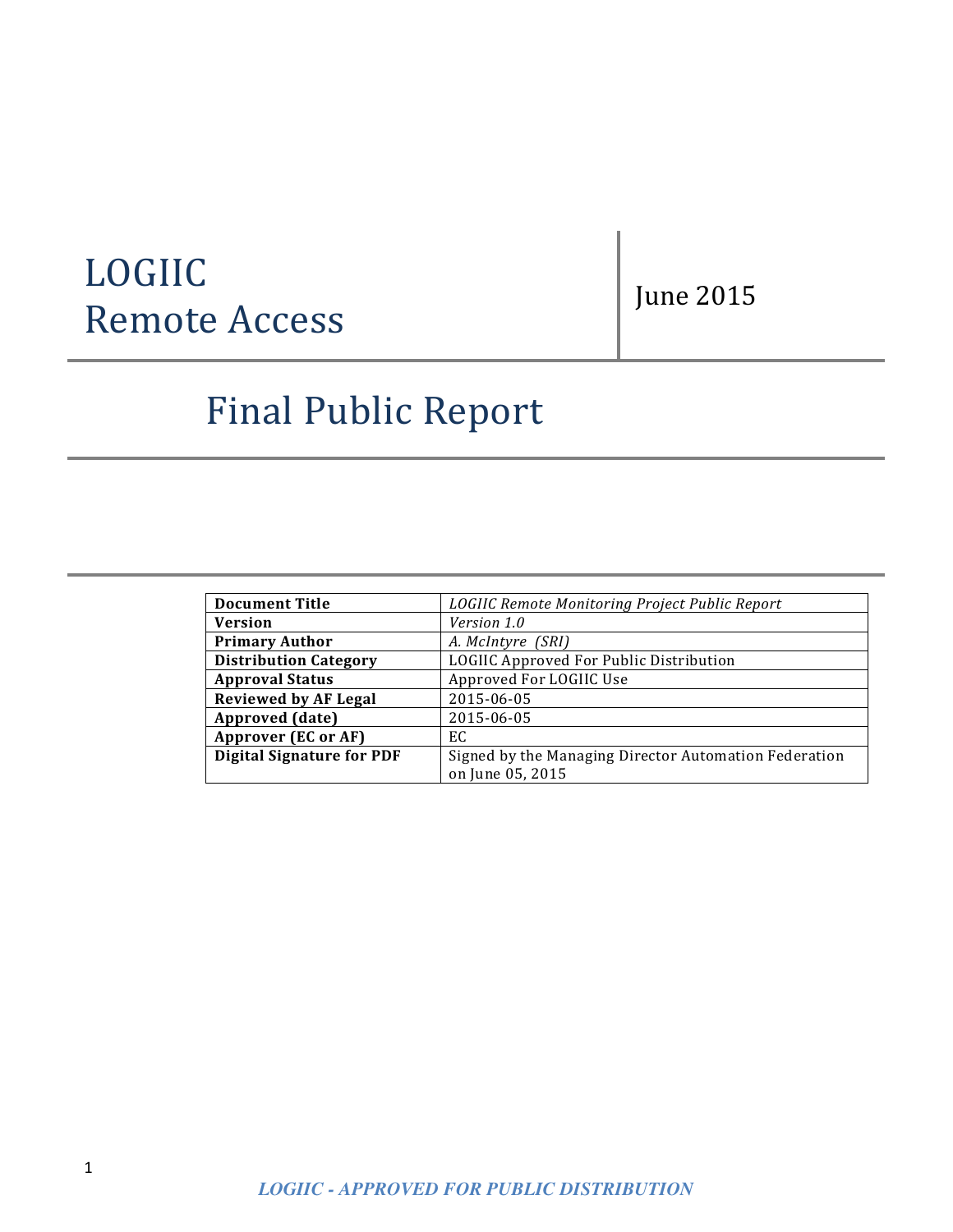# **REVISION HISTORY**

| Version | Author            | Date       |
|---------|-------------------|------------|
|         | A. McIntyre (SRI) | $5-4-2015$ |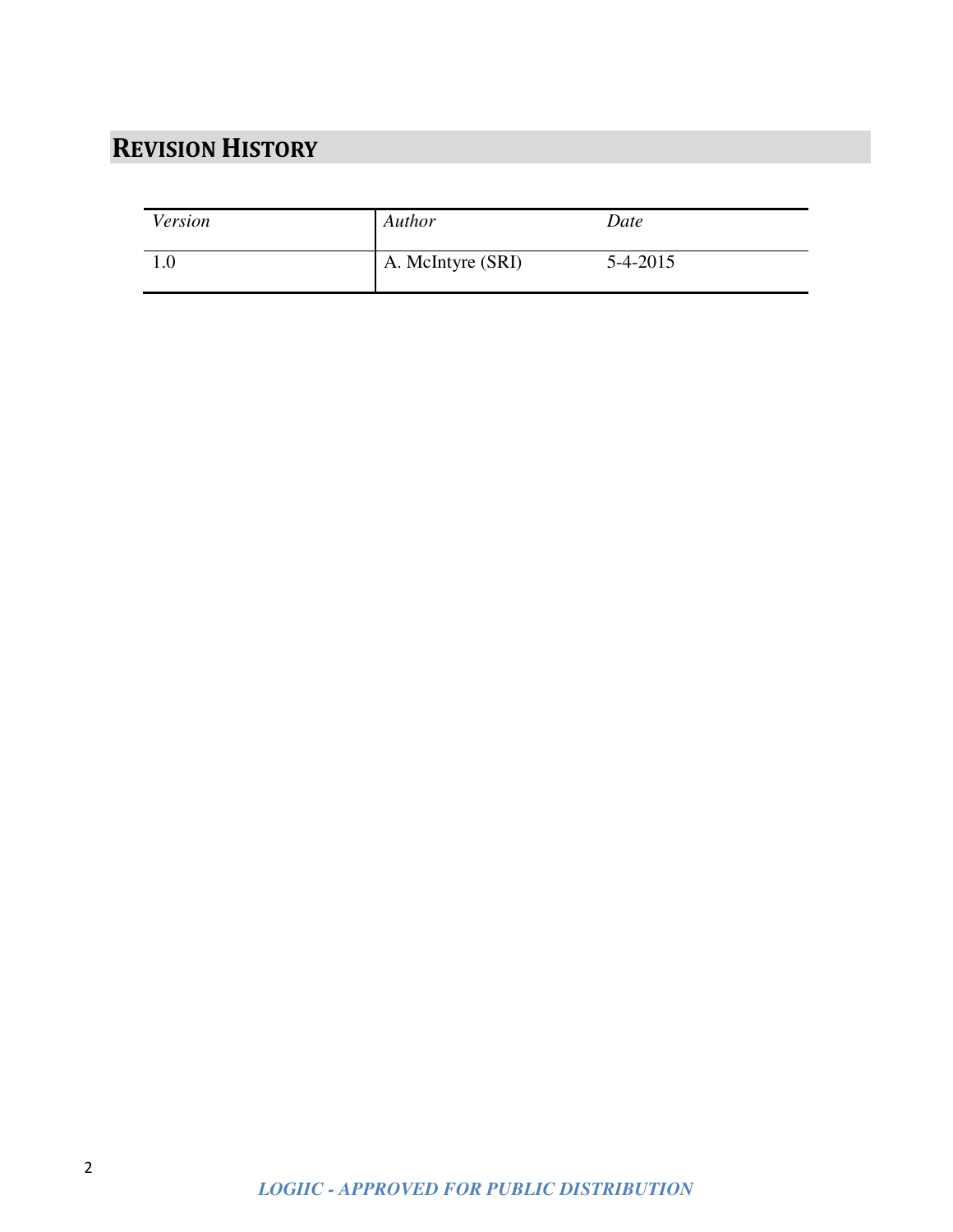### **EXECUTIVE SUMMARY**

The LOGIIC<sup>1</sup> Consortium was established by members of the oil and gas industry in partnership with the Cybersecurity Research and Development Center (CSRDC) of the U.S. Department of Homeland Security, Science and Technology Directorate (DHS S&T) to review and study cybersecurity issues in Industrial Automation and Control Systems (IACS) which impact safety and business performance as they pertain to the oil and gas sector. LOGIIC has sponsored research initiatives that involve the interests of oil and gas sector stakeholders.

The LOGIIC Remote Access Project focused on the use of remote connectivity to systems in the IACS environment for the purposes of monitoring and diagnostics. Vendors use this approach to monitor equipment at asset owner sites. Data collected from this equipment provides insight into system health information and can be useful in troubleshooting and optimization efforts. Although remote access solutions are commonly present in business environments, use of this technology in the IACS environment requires evaluation of risk, planning, and security controls to ensure core assets are protected from attack and unauthorized access is prevented.

LOGIIC conducted a series of research surveys and studies to identify product offerings in the marketplace, their applicability to the Industrial Automation and Control Systems (IACS) environment, and cybersecurity capabilities. Hands-on assessment activities, conducted in an IACS environment, identified the security risks and capabilities of remote access solutions and the impacts associated with their use in an operational setting.

The objective of this report is to convey important factors when considering remote access in an IACS environment and support a dialogue between asset owners and automation vendors. This report presents conclusions on the use of remote access for monitoring of end-devices in an IACS environment. These conclusions are the result of technical assessment and analysis.

<u>.</u>

 $1$  LOGIIC - Linking the Oil and Gas Industry to Improve Cybersecurity.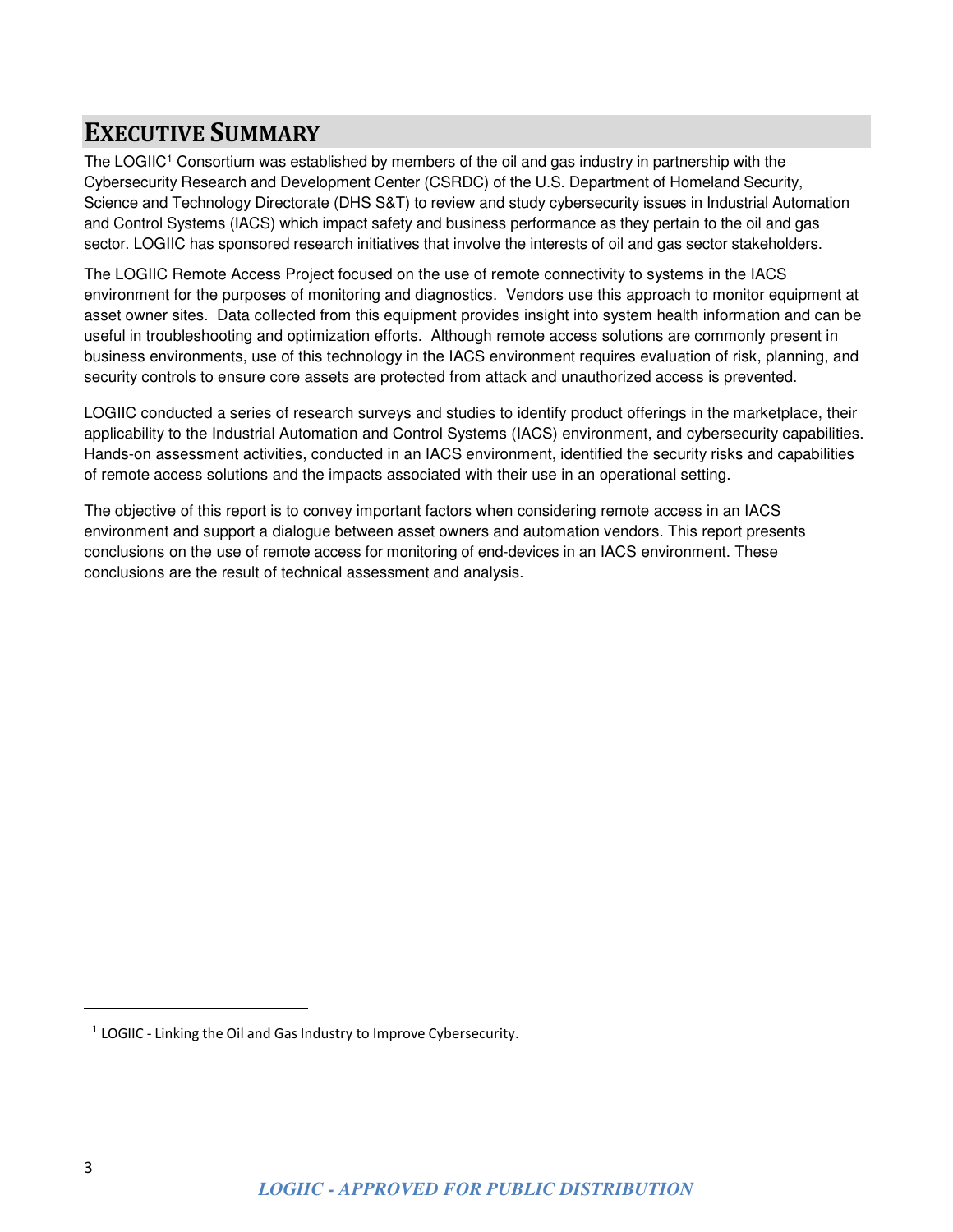# **Table of Contents**

| 1              |  |  |  |
|----------------|--|--|--|
| $\overline{2}$ |  |  |  |
| 3              |  |  |  |
|                |  |  |  |
|                |  |  |  |
|                |  |  |  |
| $\overline{4}$ |  |  |  |
|                |  |  |  |
|                |  |  |  |
|                |  |  |  |
| 5              |  |  |  |
|                |  |  |  |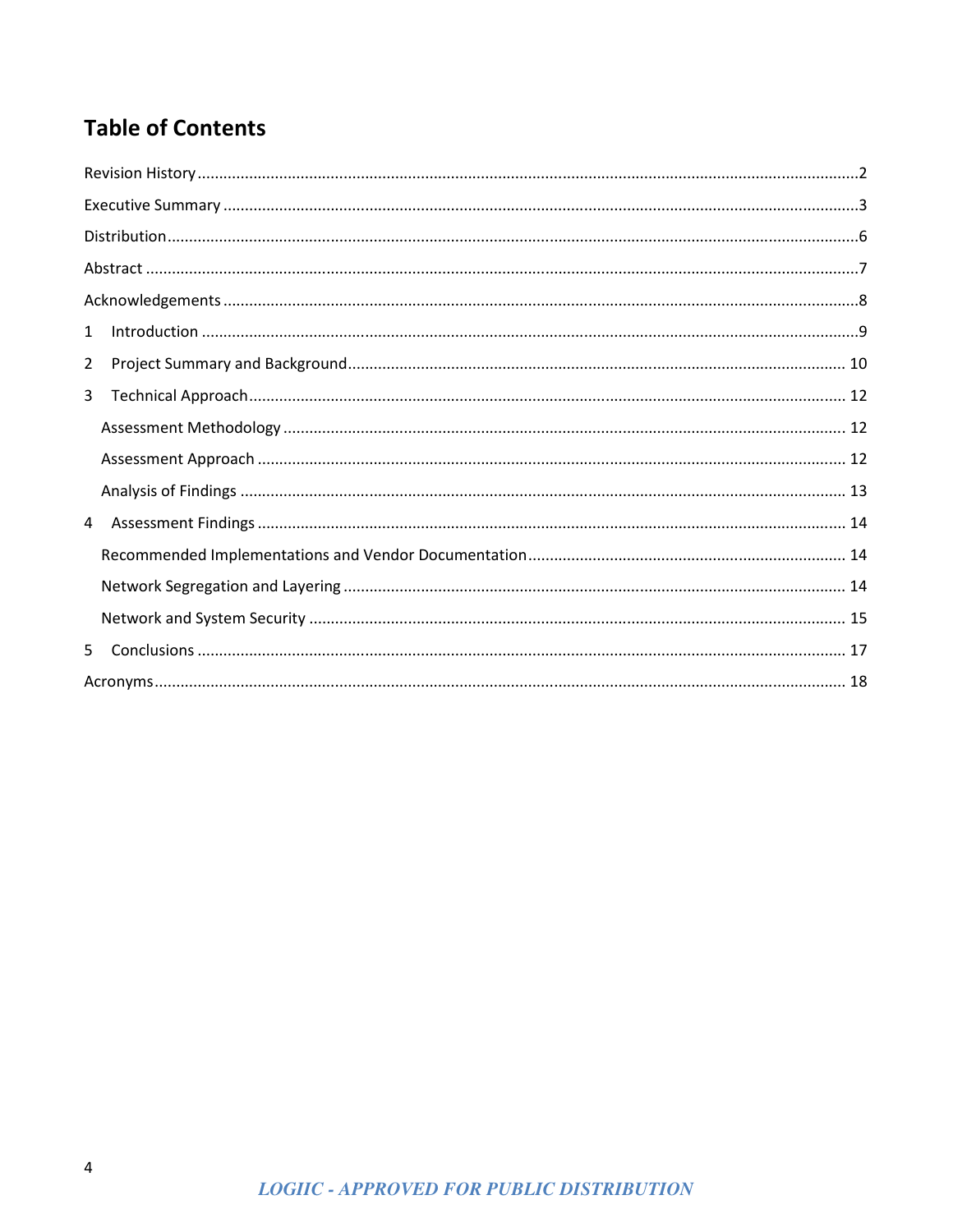# **Table of Figures**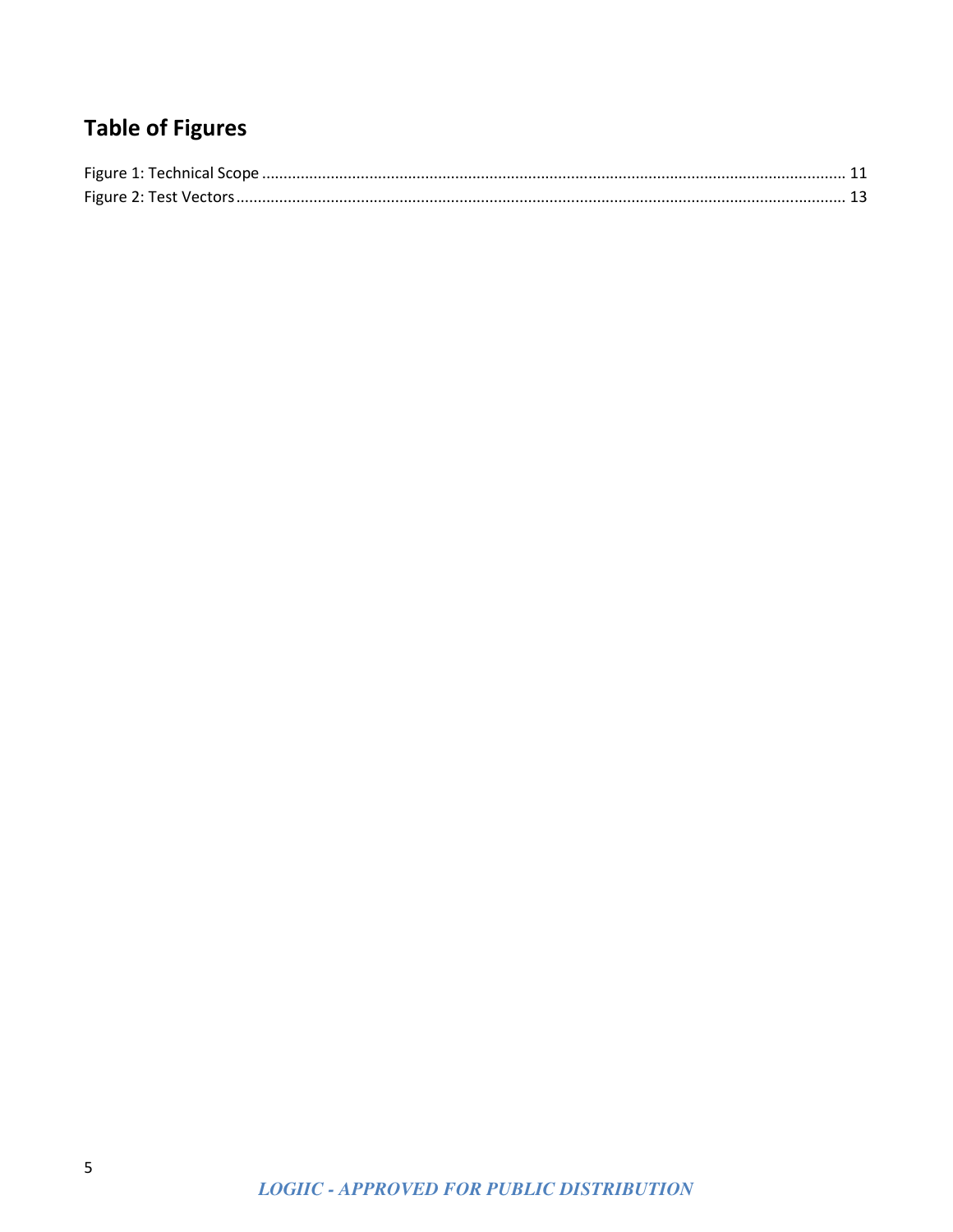### **DISTRIBUTION**

This report is approved by U.S. Department of Homeland Security and the LOGIIC Executive Committee for unlimited public distribution.

**©** 2015. The Automation Federation. All rights reserved.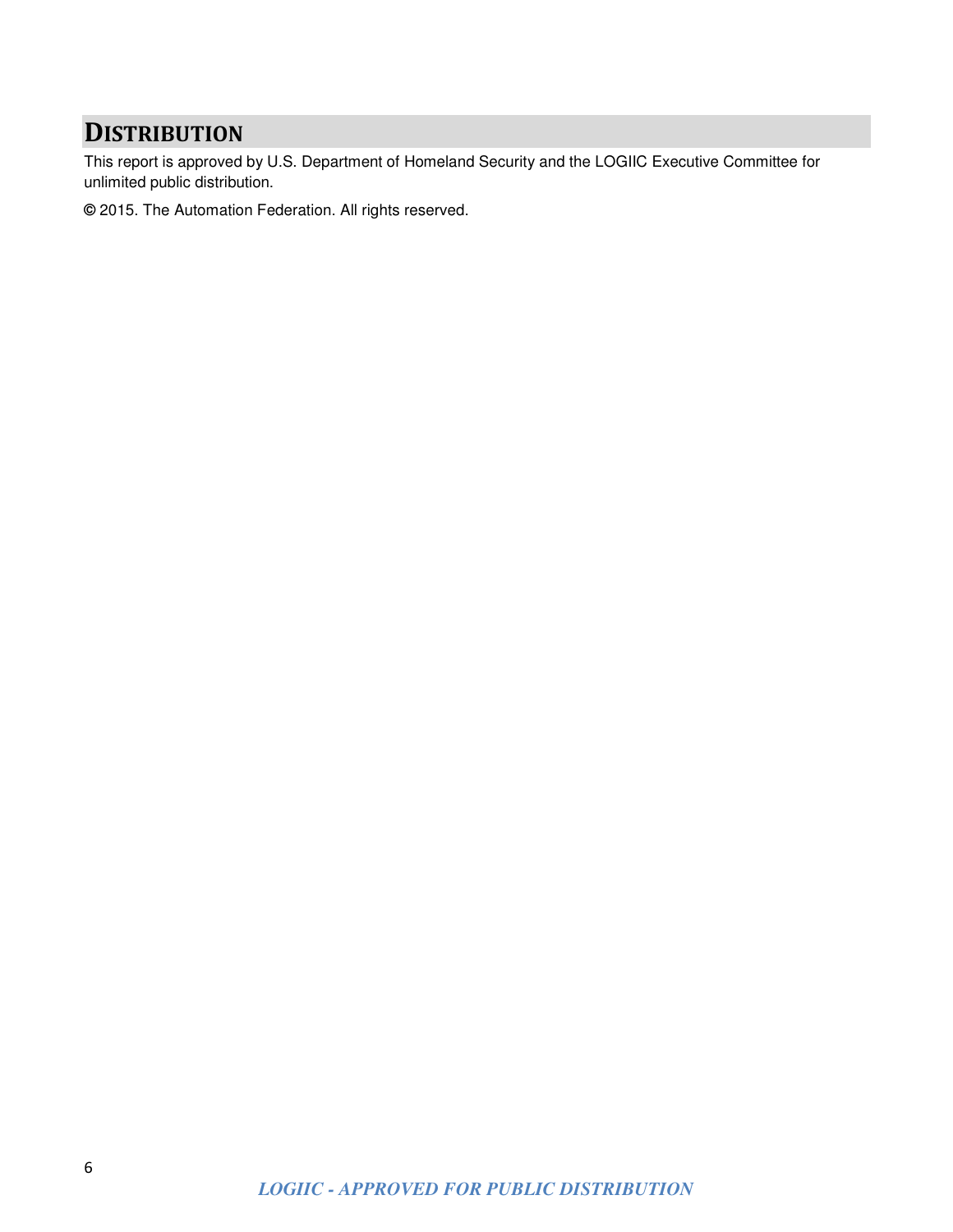### **ABSTRACT**

The LOGIIC Consortium was established to review and study cybersecurity issues as they pertain to the oil and gas sector, and has sponsored research initiatives that involve the interests of oil and gas sector stakeholders. The exponential growth in attempted and successful cyber threats, whether malicious or unintentional, combined with operational demands for increased system reliability and availability motivate the need for a better approach.

Historically, remote access to and from process control networks has been limited, restricted or in some cases explicitly denied as a technical control against inadvertent or unauthorized access to control and automation infrastructure. However, as business demand increases, Industrial Automation and Control System (IACS) suppliers are offering or developing new solutions to support this new opportunity, and it is seen as a growth area for IT in the industrial environment. This evolution fundamentally changes the threat landscape by potentially increasing exposure to emerging cyber threats, which are increasing in both frequency and sophistication.

To date, the robustness and resilience of technologies used by these suppliers to support their remote access solutions have not been assessed or analysed for potential cyber vulnerabilities, and the associated risks are unknown.

In addition to understanding the risks associated with solutions for remote access from vendors, this project assists asset owners in identifying short-term mitigations and vendors in improving remote access solutions in the future. This project allows LOGIIC members and vendors to develop future best practices to effectively deploy and manage remote access.

To fully understand risks associated with implementing remote access capabilities, assessments were performed in multiple test beds that represented IACS environments. This report describes the Remote Access Project and presents assessment findings, analysis, and conclusions drawn from this activity.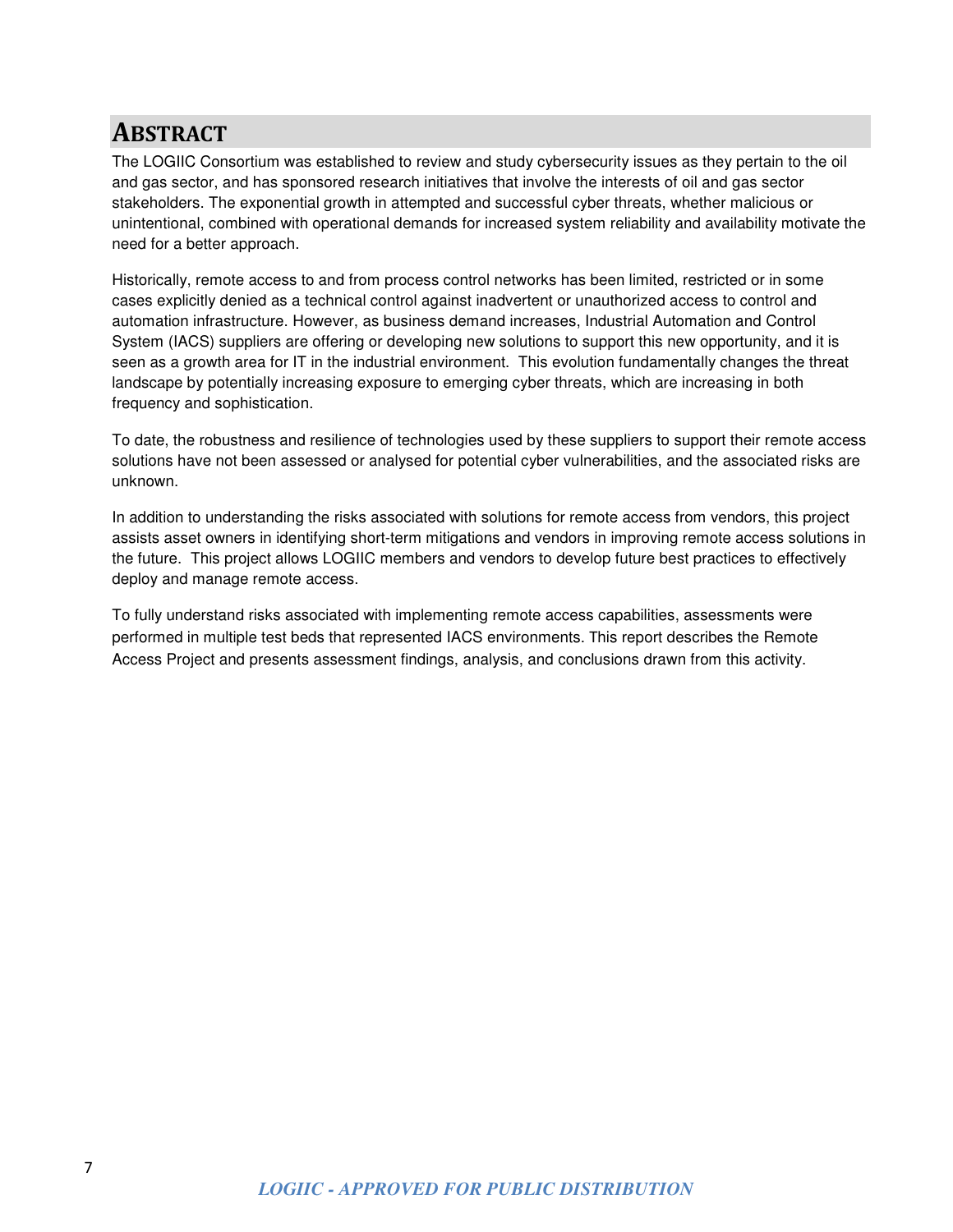## **ACKNOWLEDGEMENTS**

The project to evaluate remote access technologies was developed and guided by the members of the international LOGIIC forum, who devote their time and expertise to conduct projects that will lead to improvements to cybersecurity in the oil and gas industry, and to the IACS community in general. LOGIIC would like to thank the U.S. Department of Homeland Security (DHS), Science and Technology (S&T) Directorate, for providing leadership, vision and commitment to enhancing cybersecurity.

The Automation Federation serves as the LOGIIC host organization and provides a needed home and legal framework for our efforts. We would also like to express our appreciation for the work of all participants, including our team of subject matter experts who refined the evaluation strategy, performed the system evaluations, and developed the project reports.

Since the inception of LOGIIC, the scientific research organization SRI International has provided coordination, project management, and subject matter expertise. The work performed on this project by SRI International and its subcontractors was funded under contract by the DHS S&T Directorate. The content is solely the product and responsibility of the LOGIIC program and does not necessarily represent the official views of DHS.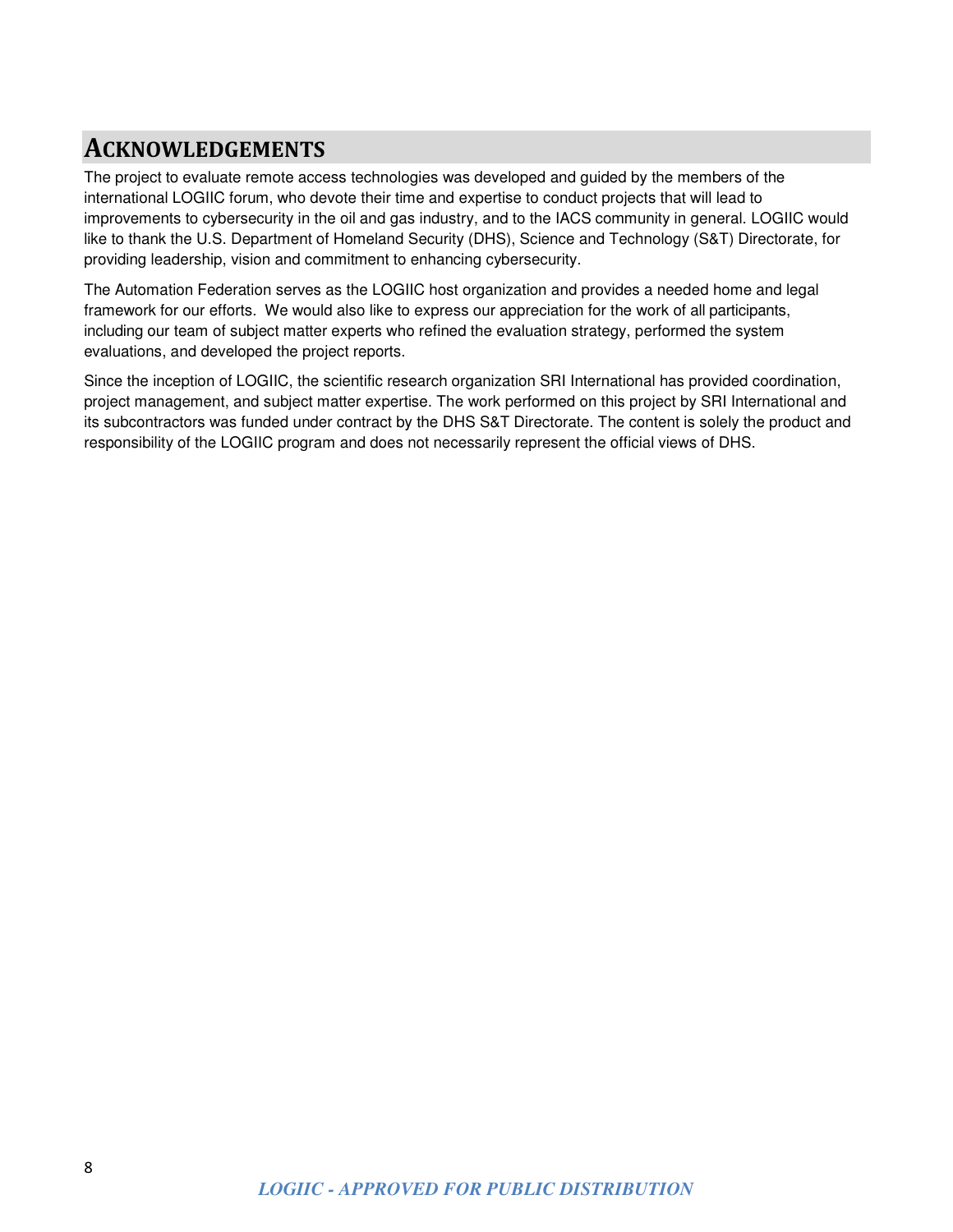# **1 INTRODUCTION**

The LOGIIC Remote Access Project focused on the use of remote connectivity to systems in the IACS environment for the purposes of monitoring and diagnostics. Vendors use this approach to monitor equipment at asset owner sites. Data collected from this equipment provides insight into system health information and can be useful in troubleshooting and optimization efforts. Although remote access solutions are commonly present in business environments, use of this technology in the IACS environment requires evaluation of risk, planning, and security controls to ensure that core assets are protected from attack and unauthorized access is prevented.

LOGIIC conducted a series of research surveys and studies to identify product offerings in the marketplace, their applicability to Industrial Automation and Control Systems (IACS) environment, and cybersecurity capabilities. Hands-on assessment activities, conducted in an IACS environment, identified the security risks and capabilities of remote access solutions and the impacts associated with their use in an operational setting.

This report presents conclusions on the use of remote access for monitoring of end-devices in an IACS environment. These conclusions are a result of technical assessment and analysis. The objective of this report is to convey important factors when considering remote access in an IACS environment and support a dialogue between asset owners and automation vendors.

The intended audience for this report is the IACS technical and security communities, and automation and security vendors.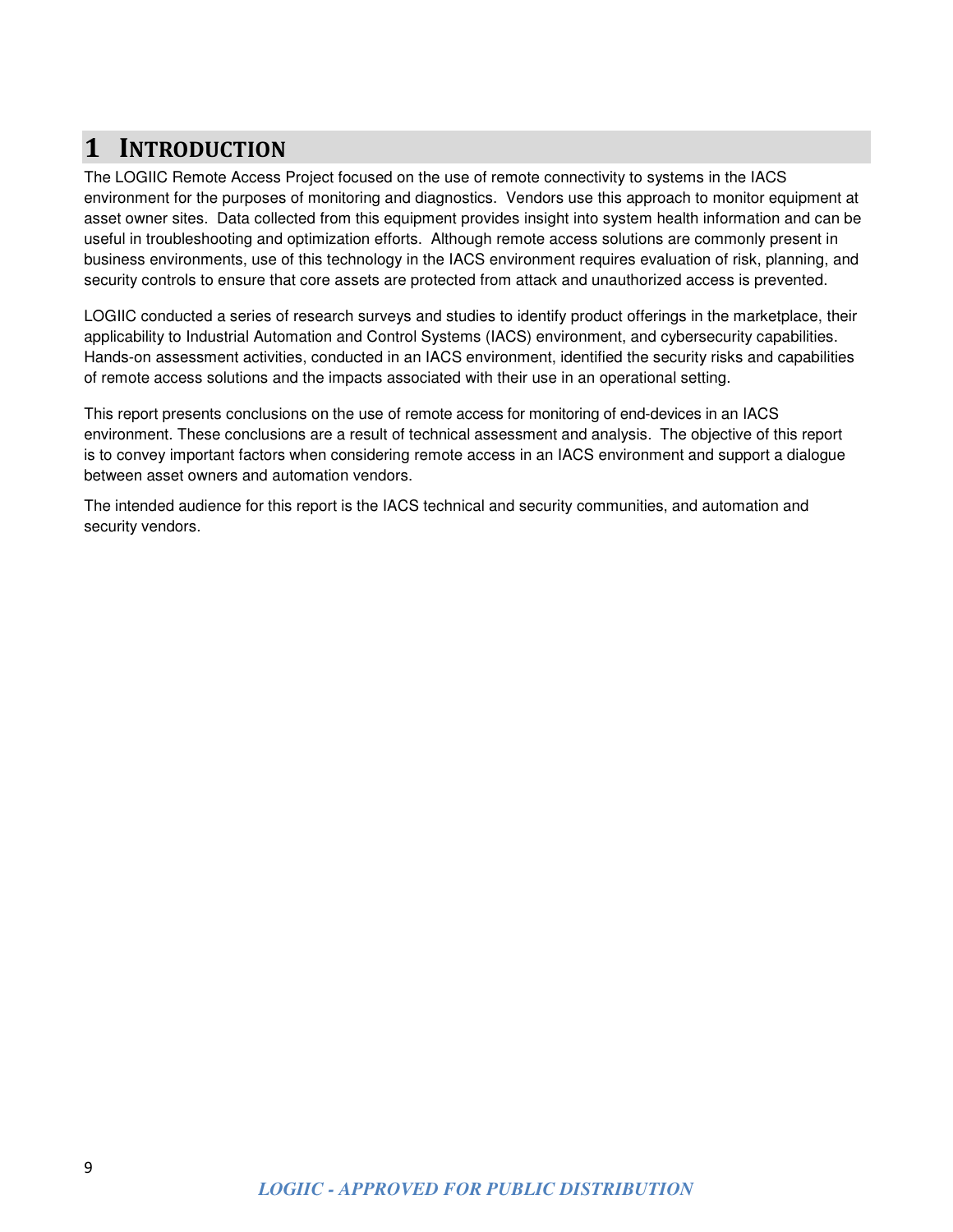## **2 PROJECT SUMMARY AND BACKGROUND**

The LOGIIC Remote Access Project was established and defined by the LOGIIC members (Technical Team, Executive Committee, and the Department of Homeland Security (DHS) sponsor). Automation vendors were engaged and invited to participate in an assessment. The Project Specification states the following Problem Statement:

Historically, remote access to and from process control networks has been limited, restricted or in some cases explicitly denied as a technical control against inadvertent or unauthorized access to control and automation infrastructure. However, as business demand increases, Industrial Automation and Control System (IACS) suppliers today are offering, or are developing, new solutions to support this new opportunity and it is seen as a growth area for IT in the industrial environment. This evolution fundamentally changes the threat landscape potentially increasing exposure to emerging cyber threats, which are increasing in both frequency and sophistication.

To date, the robustness and resilience of technologies used by these suppliers to support their remote access solutions have not been assessed or analysed for potential cyber vulnerabilities and the associated risks are unknown.

The primary project objective was to evaluate and test current remote access scenarios to fully understand the security risks and create a model to successfully and securely implement remote access capabilities in an IACS environment.

In August 2013, LOGIIC conducted a survey of remote access solutions available from automation and component vendors. At the same time, LOGIIC conducted a survey of Executive Committee members on their use of remote access and related decision factors in implementation.

The LOGIIC member survey results indicated that remote access is already in use among the members, but all have placed limitations on its use and considered some level of security in the implementation. All members were considering expansion of their remote access capability; therefore, project findings were particularly relevant to implementation decisions ahead. LOGIIC members view the expansion of remote access with caution and choose highly specific implementations that restrict access or require some level of standardization. The members indicated a desire to understand vendors' offerings, methods for securing them, and the impact of remote access on broader security exposure. Members seek confidence and clarity in the remote access design and its security impacts when making implementation decisions.

In addition to understanding the risks associated with solutions for remote access from vendors, this project assists LOGIIC members with preparation of short-term remediation activities. The findings will also assist suppliers in improving remote access solutions in the future, and allow both LOGIIC members and vendors to develop future best practices to effectively deploy and manage remote access.

LOGIIC members have defined the project scope to include the remote access machine/application and the network protocols used to connect to the company network. The project excludes vendor networks and their processes and controls; member corporate networks (including access solutions) and their processes and controls; and control systems (See Figure 1).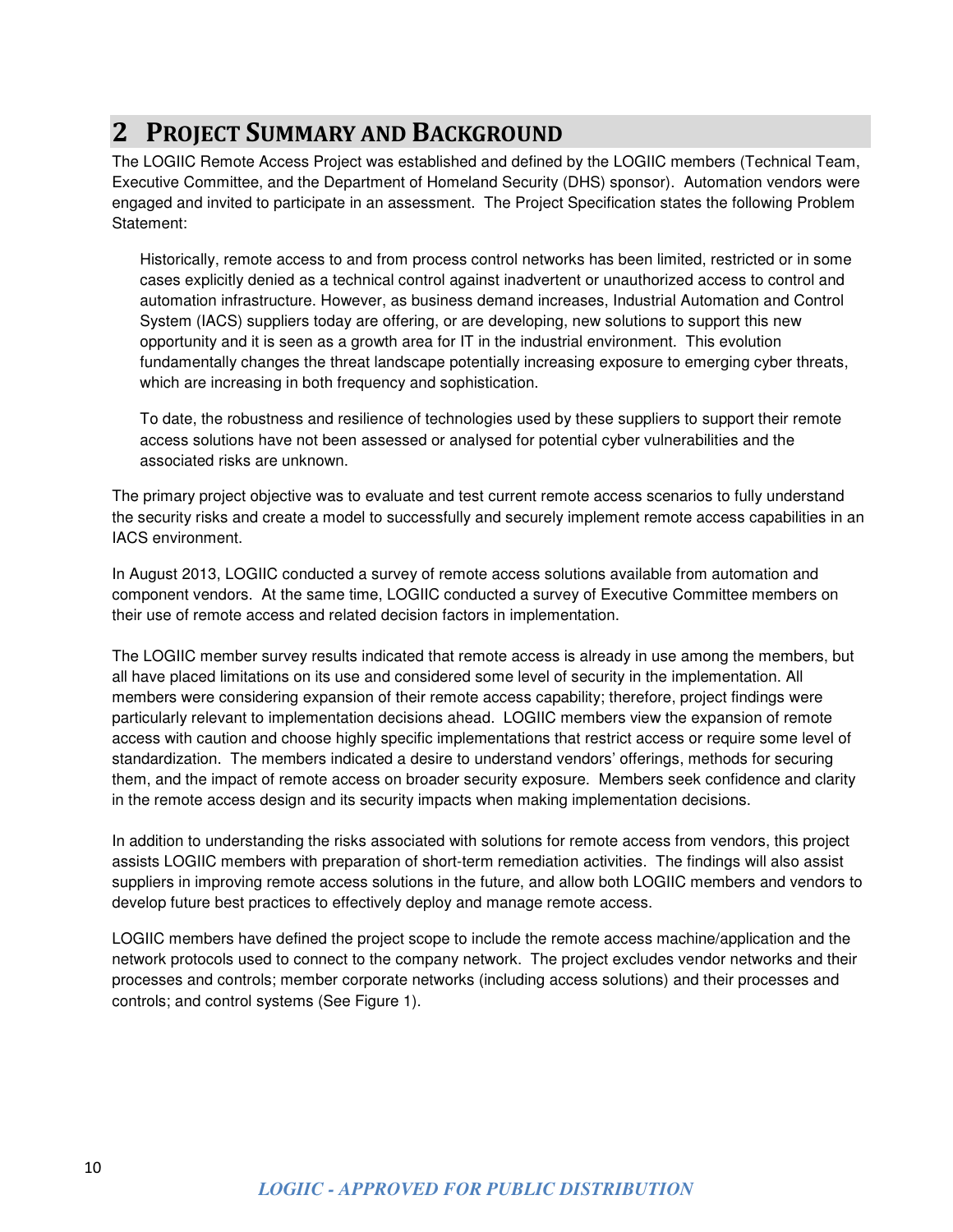

**Figure 1: Technical Scope**

To meet the project objectives, a vendor selection process was established, candidates were evaluated, and selections were made based on established criteria. All selected vendors offered solutions that provided component-level access for remote monitoring and diagnostics. These solutions included systems that typically reside at asset owner sites and facilitate vendor access to the data collected within the IACS environment. Vendor systems that are used to access this data typically reside at vendors' corporate facilities.

Expanding knowledge in remote access required LOGIIC to conduct hands-on testing activities. A selection process chose multiple vendor technologies for evaluation by a selected Subject Matter Expert (SME). Building upon previous surveys, test scenarios were selected that reflect core questions posed by the LOGIIC team members. Test scenarios were crafted to produce results that answer technical questions relating to implementation, design, specific use cases, and provide input to primary conclusions regarding the use of remote access in IACS environments. Several vendor solutions were selected and multiple assessments were conducted from July to September 2014.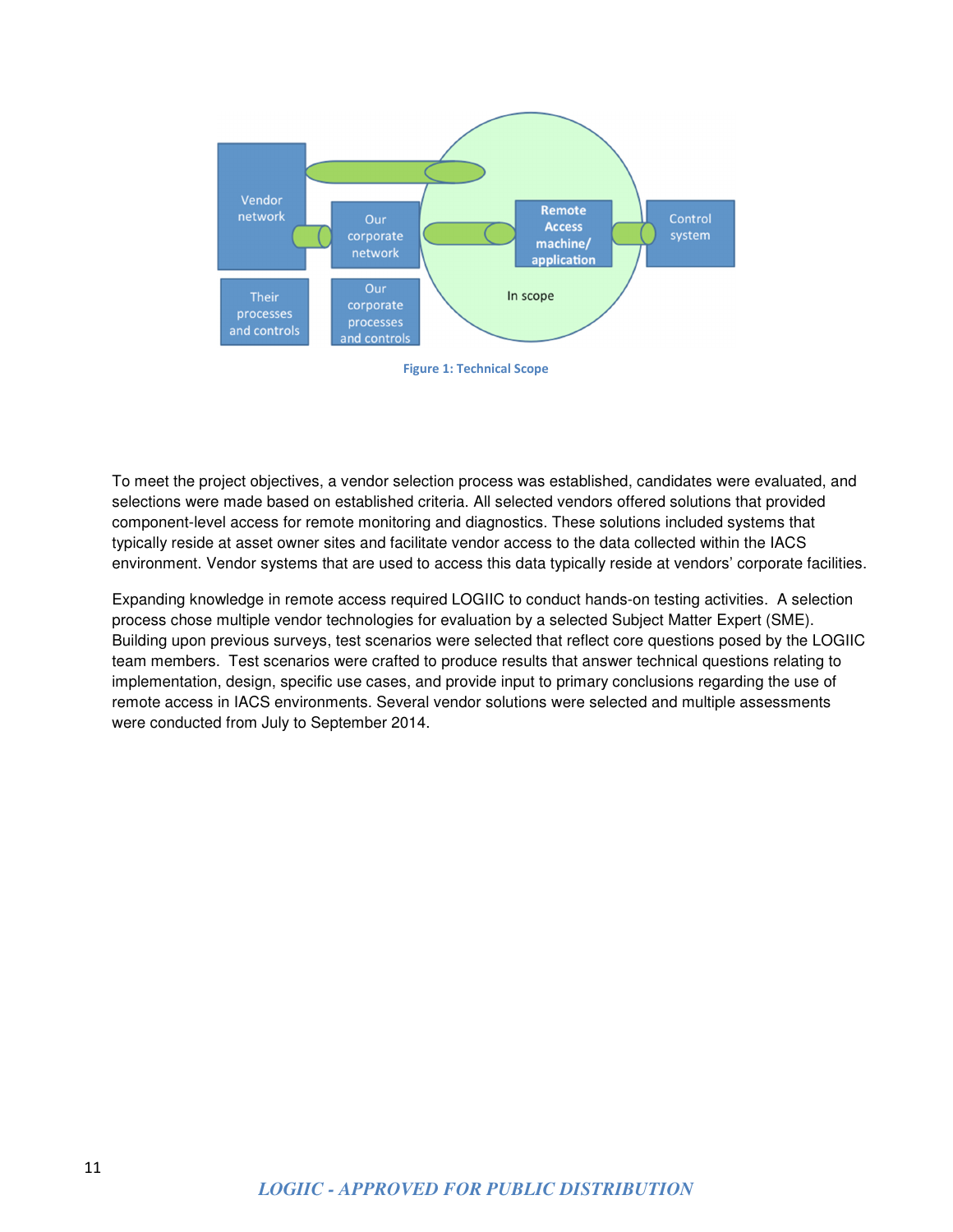## **3 TECHNICAL APPROACH**

Technical surveys, market reviews, and engagement with automation vendors contributed to the scoping of the project and individual test scenarios. Assessment and analysis followed a standard approach that used previously tested assessment methodologies. The details of the approach are outlined in this section.

#### **Assessment Methodology**

LOGIIC consistently bases all assessments on the foundational risk equation, where Risk = Threat x Vulnerability x Consequence. This ensures that all testing expresses a plausible threat that is applicable to the oil and gas industry. Definition of the assessment scope and individual test scenarios is accomplished by characterization of risk in terms of threat, vulnerability and consequence.

After an automation vendor and SMEs were selected, Test Plans were developed that identified test scenarios and rules of engagement. Each vendor provided design diagrams and background information on each tested solution. Therefore, the assessment was considered a "partial knowledge" assessment, with the vendor providing some information and device details in advance.

Each assessment considered insider and outsider threats. Physical access to the systems, and to various connection points, were provided to the SME for the attacker system. All testing occurred during the assessment period; no onsite pre-work was done. For example, no functional setup testing occurred; rather, a configuration review using documentation was performed by the SME in advance of the onsite assessment.

Upon completion of configuration review, specific test scenarios were crafted to evaluate core areas of the remote access solution, data transit security, and individual system targets. These scenarios were conducted during the onsite assessment. Findings were captured in the form of raw data, exploit attempt outcomes, and observations.

As with the standard LOGIIC assessment approach, attacks were only considered viable if they were traceable and reproducible. While technical activities such as reconnaissance and attack form the basis for most of the assessment findings, observations about interactions with devices also provide valuable information for the LOGIIC team.

#### **Assessment Approach**

The vendor architectures under test were similar in design and representative of typical component-level remote access systems. Therefore, a standard approach was used for every assessment. The approach included the following high-level actions:

#### **1) Configuration Review**

The SME reviewed the network and system documentation provided by the vendor in advance of the onsite assessment.

- **2) Onsite Execution of Test Scenarios**  Test scenarios were created to test the targeted areas identified in Figure 3.
- **3) Onsite Observations**  During the testing, observations on usability, potential threat vectors, or implementation concerns were documented.
- **4) Analysis and Conclusions**

Findings and observations were collected and analyzed, and broader conclusions were formed.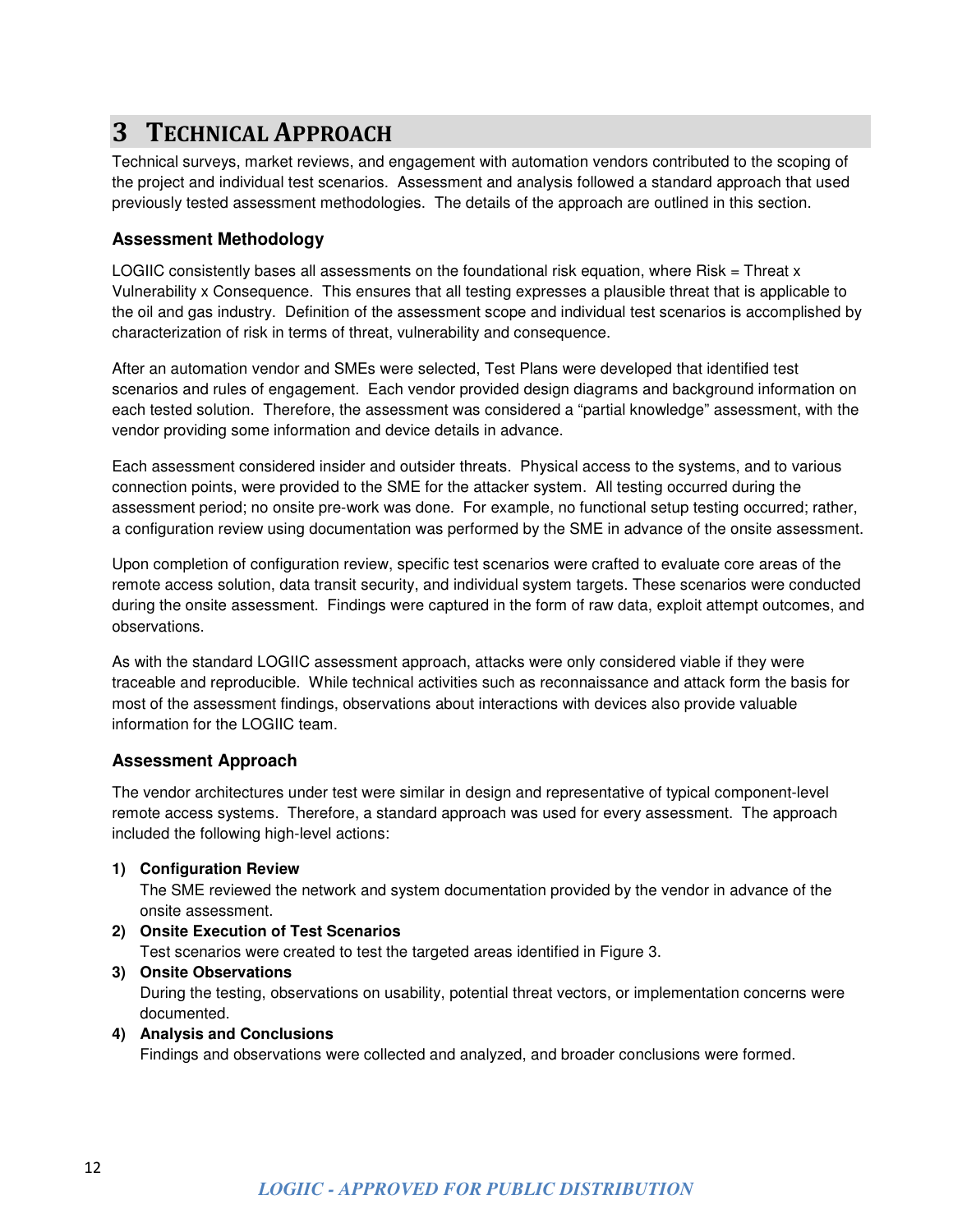Test vectors were developed by the LOGIIC team, and by the SME, to answer key questions of specific interest to the LOGIIC members. These test vectors, listed below, were utilized by the SME to develop broader test scenarios and select applicable tools.

| <b>Test Vectors and Targets</b>               |  |  |
|-----------------------------------------------|--|--|
| Design and Configuration                      |  |  |
| <b>Remote Access Server</b>                   |  |  |
| <b>Remote Access Clients</b>                  |  |  |
| <b>Remote Communication Gateways</b>          |  |  |
| <b>Data Collection Systems</b>                |  |  |
| <b>PLC Access</b>                             |  |  |
| <b>Firewalls and Network Security Devices</b> |  |  |
| Data in Transit (i.e., IPSEC)                 |  |  |
| <b>Tunneling Endpoints</b>                    |  |  |

**Figure 2: Test Vectors**

The SME conducted the test scenarios using their attack methods, payloads, and equipment. Standard assessment tools were used during the assessment. All test scenarios were based on plausible threats, and completed by conducting reconnaissance and performing targeted attacks. Attacks included customization and payloads developed by the SME. One or more attacks were used in each test scenario. These attacks included network, operating system, application, and denial-of-service (DoS) attacks.

#### **Analysis of Findings**

The technical conclusions conveyed in the following sections of this report are based on several inputs from the assessment: namely, the SME findings. SME findings included raw data captured from the test scenarios. The SME also ranked the severity of the findings from each test scenario. Raw data collected during the assessments was combined with observed findings and configuration review results for analysis. This analysis resulted in the broad conclusions conveyed in this report.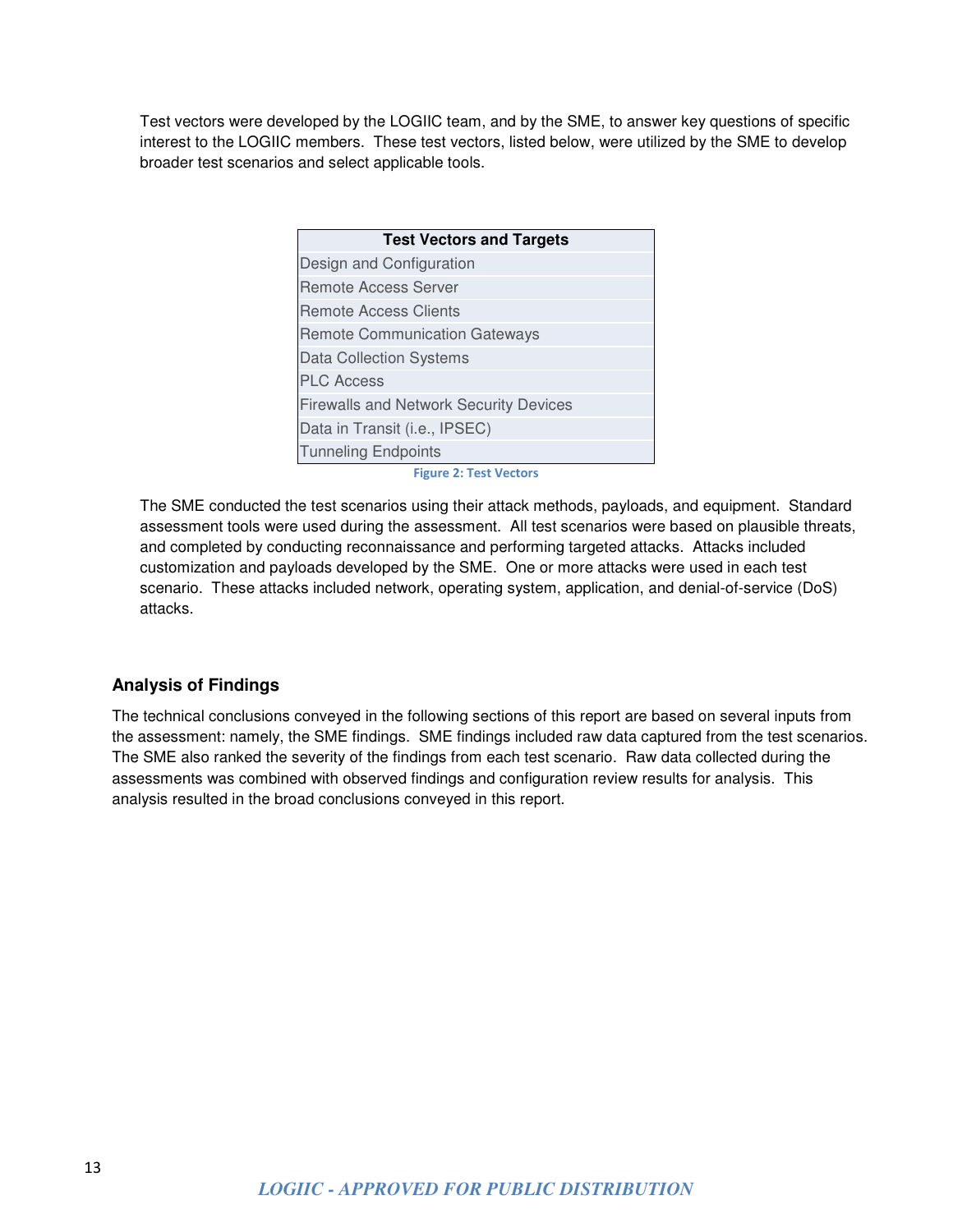### **4 ASSESSMENT FINDINGS**

The assessment produced numerous technical and operational findings. The similarity between the solutions under test helped to facilitate broader conclusions and considerations that asset owners should evaluate prior to implementation.

#### **Recommended Implementations and Vendor Documentation**

Many vendors offering remote access solutions provide a recommended architecture. Asset owners should consider using the vendor-recommended architecture as baseline or assess the risks of alternative architectures. Assessment findings indicate that the security of the solution can greatly be affected based upon the location of systems. For example, placement of servers and clients inside respective DMZs and behind firewalls, or application filters, can significantly change the security of a solution. Customized, unique implementations may not offer the same level of protection.

If a vendor does not yet offer a recommended, secure architecture, asset owners should encourage vendors to do so. This increases the confidence of asset owners during purchasing and implementation decisions. Some vendors used an informal implementation and design model that should be formalized and documented as part of the vendor's recommendations. Use of a recommended architecture often means including the security controls built into the design in the most effective way. For example, the most secure recommendations included placement of the clients and server in DMZs instead of the business network or core IACS network.

In addition to design recommendations, guidelines on patching and maintenance can be extremely helpful in maintaining a level of security. During the assessments, the SME discovered varying vendor approaches to documentation, from minimal to comprehensive. The comprehensive documentation included clearly defined roles, responsibilities, and maintenance procedures.

Security takeaways from the assessment include:

- **Ensure that recommended controls be implemented.**
- Follow a vendor implementation model, if available.
- Follow vendor maintenance and usage documentation, if available.

#### **Network Segregation and Layering**

Access, application, and OS security controls are required as part of an inherent security model. However, the assessments indicated that in a remote monitoring architecture, network security—primarily, network segregation and layering—is extremely important in a secure implementation. This approach isolates critical components within the design and assigns protections accordingly. Layering also helps to protect against outsider and insider threats. A defense-in-depth approach works well in a remote access solution by protecting each component of the system. These layers should be formed around end devices under monitoring, data collection points, servers, and clients. End devices are therefore protected behind several layers of security. This approach protects end devices that may not be robust or capable of device-level protection, and may be susceptible to vulnerabilities or DoS attacks. An attacker would need to compromise several protective mechanisms to reach the end device.

Protection against unauthorized access to remote monitoring servers is important. Vendors employ various mechanisms to protect the server, but basic segregation through the use of firewalls is common and can be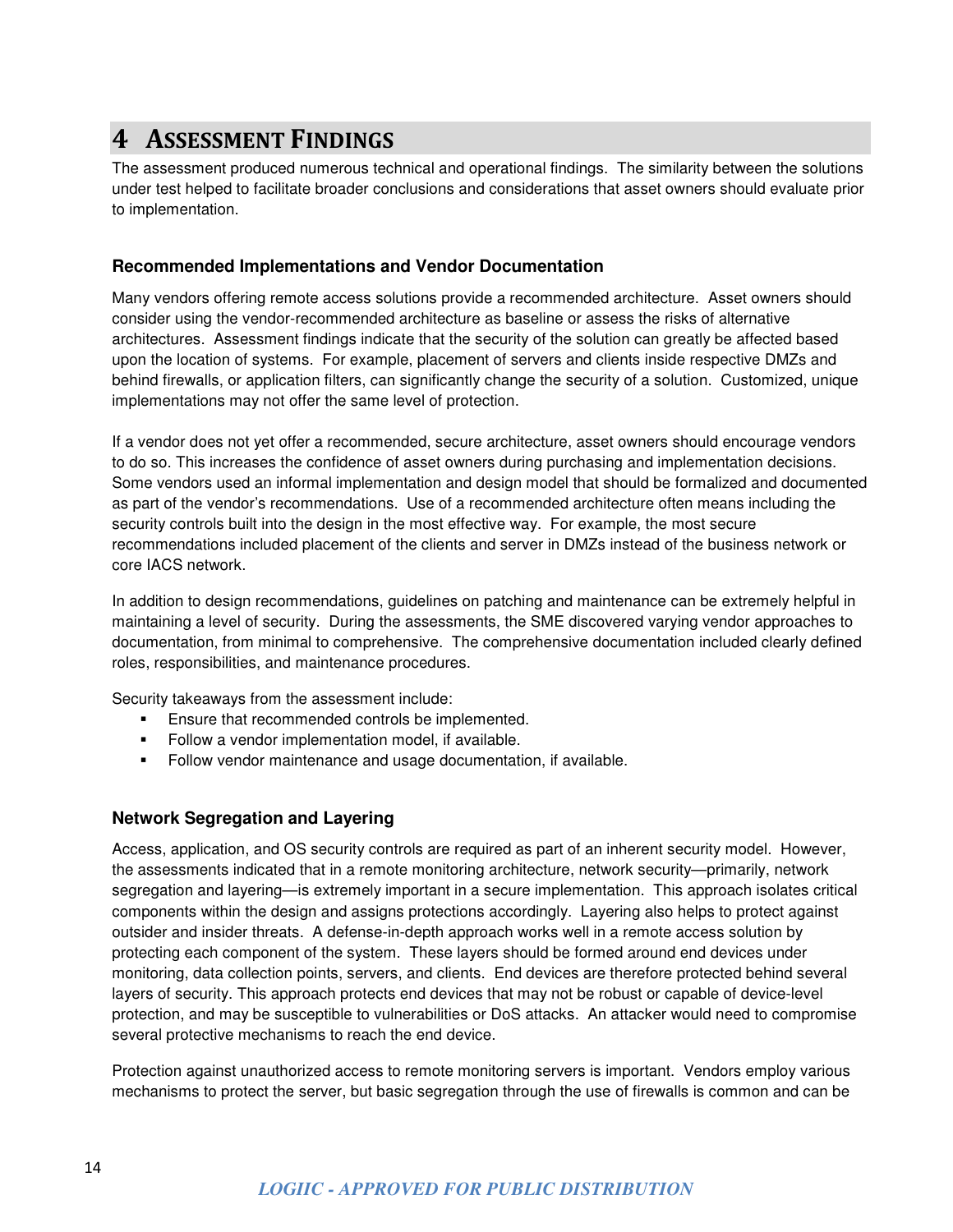effective. Proper network isolation includes port lockdown. Only the minimum number of ports necessary for operation should be accessible. Identification of minimum requirements should be determined prior to implementation, and a plan should be developed that maintains that level of protection throughout the lifecycle. Traffic that crosses network segments should be unidirectional whenever possible. However, communication to a system is commonly initiated from another location; therefore, bidirectional communication traffic is often necessary. This concept may counter an asset owner's existing policies for restricting inbound traffic into a DMZ or the core IACS network. Again, this data flow should be addressed prior to implementation, and sufficient protective mechanisms should be defined.

Other controls, such as the use of VPN, can assist in layering protections, even across network segments at the asset owner's site. A secure VPN implementation and security of the VPN end-points can add to overall security of the solution. Complementary protections can include restrictions, based on IP address, on incoming traffic from the vendor's site. Other restrictions can require the use of IPSEC or other minimum protection levels. These controls are also discussed in the following section.

#### **Network and System Security**

A remote monitoring and access solution is only as secure as the individual systems, components, or network backbone that comprise that solution. System and network configuration details should be defined prior to implementation, discussed with the vendor, and established with maximum protections in place. The assessments resulted in the following considerations:

- The system must be protected from insider and outsider threats.
- Access control and strong system and application passwords are necessary.
- **Maintaining patches and updates is necessary for continued protection against new vulnerabilities.**

Protection against insider and outsider threats is interdependent upon access control and layered security. To protect against unauthorized privilege escalation, role-based access control measures should be in place that control read and write access based on least privilege. Both system and application accounts should be locked down and maintained to least privilege. Any stored passwords should be obfuscated.

Systems should also be locked down. Unnecessary and potentially vulnerable services such as Telnet and FTP, and risky services such as VNC, should be disabled. If a vulnerable service, such as FTP, is required by the vendor, then strong passwords and other layered security such as VPN and secure protocols should be implemented. Limited services and ports are needed on most remote access solutions, which allows disabling of residual services and open ports that create attractive attack vectors. Likewise, the use of standard applications or services that have well-known exploits can produce a larger attack surface that must be secured and maintained. For example, DCOM, SQL, and common webservers present attractive, often exploitable, targets. Common operating systems and applications must be patched and maintained to ensure protections are in place. Vendor accredited patches and updates, and OS patches, must be kept current, with a patching process established early in the life-cycle.

Firewall configuration can assist in reducing the attack surface of a remote monitoring solution. Firewall restrictions should include limiting traffic to SSH, HTTPS, and RDP, or the minimum necessary. Traffic flow and control, such as limiting traffic to read-only requests, should be considered at the beginning of the lifecycle

DoS and password leak attack are attractive attack vectors in a remote access solution. Firewalls may not prevent all DoS attacks. Application-level filtering should be used with firewalls when possible. In one assessment, a firewall blocked network storms, SYN floods, and DoS attacks based on network saturation.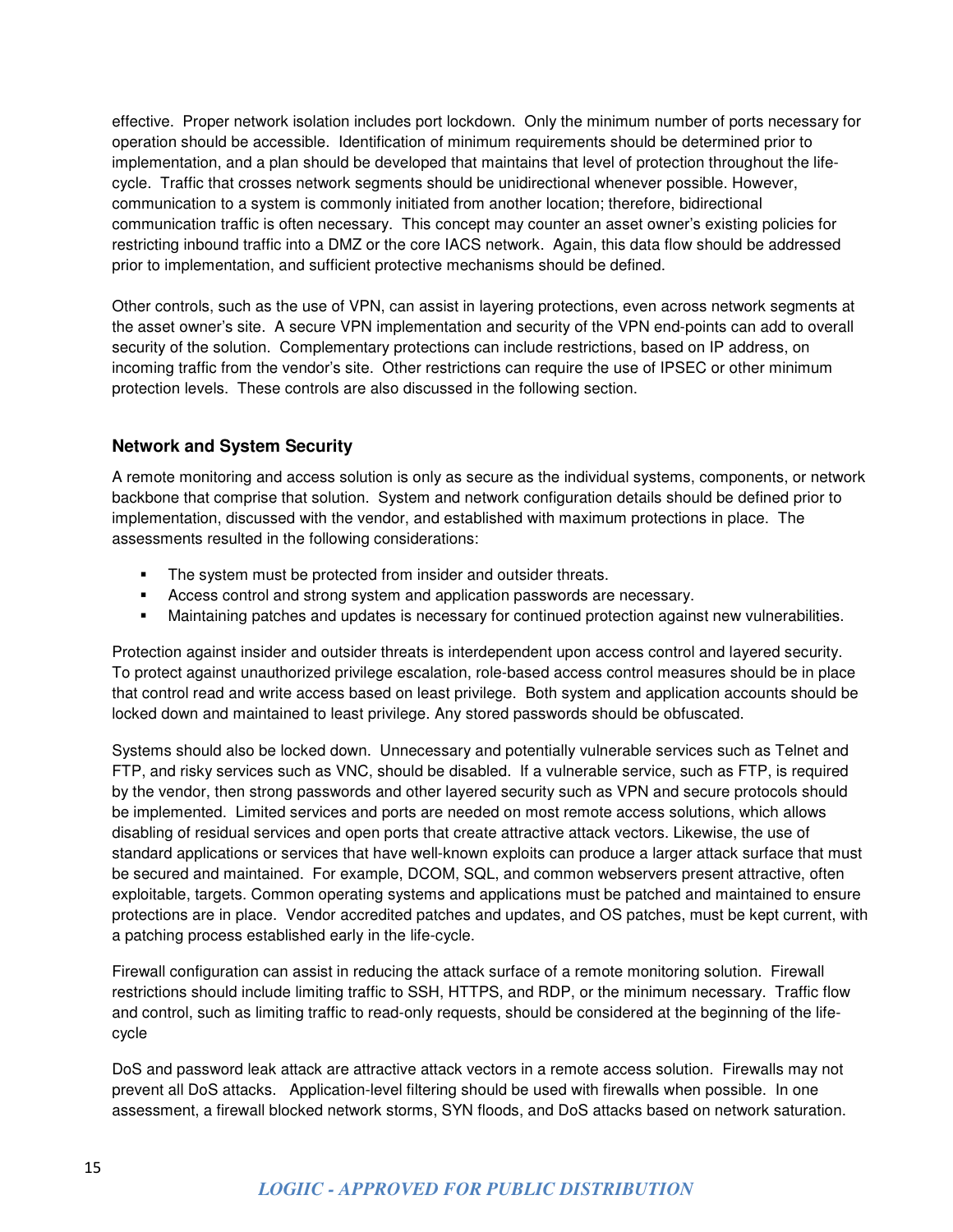However, application-level attacks and malformed packets were successful at a vulnerable end device, even with a firewall. Mitigation for end-device vulnerabilities, implementing a firewall, and layering network and system protections should each be design considerations discussed between the asset owner and the vendor prior to implementation as elements in a comprehensive approach to protection. Asset owners may find it beneficial to thoroughly discuss application-level protections and firmware and hardware vulnerability testing with vendors prior to implementation decisions.

Where possible, VPN and two-factor authentication should be implemented. Proper encryption should occur at VPN endpoints, including physical security of those endpoints at vendor sites. Protocols should be restricted to those that offer security such as IPSEC.

In some tested solutions, authentication mechanisms included the use of pre-shared keys. Risks, such as vulnerability to a brute-force attack, exist with the delivery and sharing method of the key. These risks should be considered and weighed against the benefits of use.

Lastly, if RDP is used, publication of an entire remote desktop instead of just a remote application may provide a broader attack surface. These details can be identified during design and testing. Similarly to system and network access, application availability should be maintained using the principle of least privilege.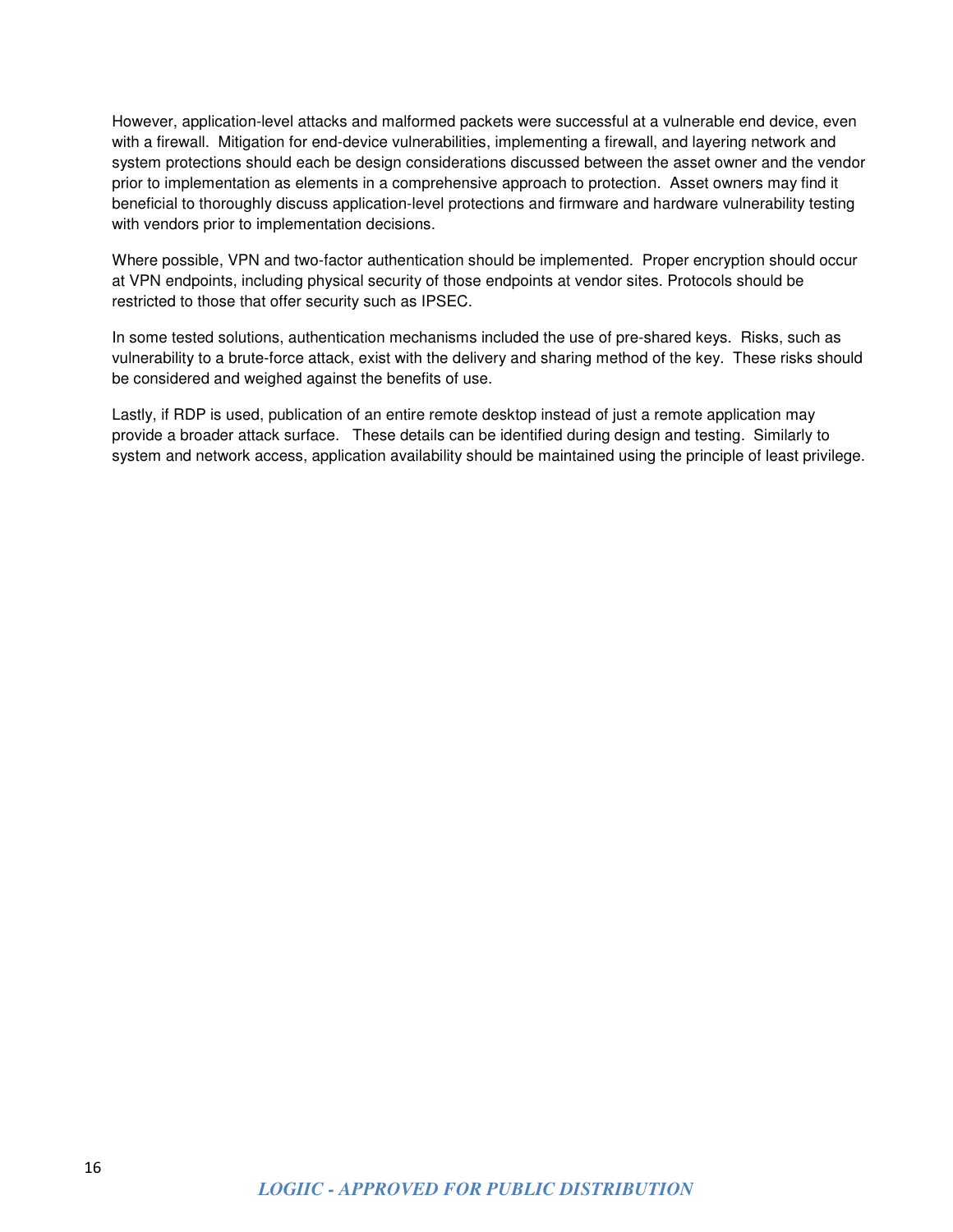## **5 CONCLUSIONS**

Optimization, efficiency, and situational awareness are drivers for increased use of remote access. Remote monitoring and diagnostics of vendor devices inside the IACS environment allows vendors to quickly determine the health of a system, collect information, and troubleshoot a problem. Use of this technology in the IACS environment requires careful design and implementation to ensure access is focused on authorized systems and core IACS assets are protected.

The remote access solutions assessed in this project were similar in design and used primarily to monitor end devices in the IACS environment. Though assessment findings showed similarities and differences, several important aspects of remote access solutions were identified. Asset owners should consider these aspects when evaluating the use of remote access for monitoring by a vendor.

The role of vendor documentation during planning, design, implementation, and maintenance is important. The assessments concluded that vendors presently have varying levels of documentation, and asset owners place significant emphasis on a vendor's recommended architecture. Documentation that provides a recommended, secure architecture with implementation guidance can increase asset owner confidence.

Given the criticality of maintaining patches and updates, a long-term patch management process should be defined with the vendor. This process should ensure that critical patches are maintained on all components of the remote access solution, and a clear path for delivery and installation of patches is determined. Remote access can often employ software with common vulnerabilities. Long term patch management and updating processes should be defined with the vendor. As with any implemented technology solution, a lack of patching can create significant risks.

During design and implementation, best practices indicate that remote access solutions should use layered security and a segregation of the solution from other parts of the network. Layered security places multiple controls between critical assets and a potential adversary, whether an insider or outsider. This is particularly important when end-devices have limited capability for inherent security, such as inabilities to patch or use malware detection, or the need to use a vulnerable service.

System and network security practices should occur at both the asset owner and vendor site, and should be defined prior to implementation. Good system and network security practices are necessary in any IACS implementation. In remote access, it is even more critical to review all unnecessary services and ports, and maintain patches and updates to reduce the overall attack surface.

From this project, it can be concluded that remote access solutions provide value to the asset owner and increase efficiency in understanding system health and situational awareness. Remote access solutions in the IACS environment are becoming more common as interconnectivity and the desire for optimization increase. All benefits of using remote access should be balanced with the risks inherent to the technology. The design and implementation of remote access solutions in the IACS environment requires consideration of network and system configuration, maintenance, and access control. Defense-in-depth approaches should be employed under the principle of least privilege. Collaboration between asset owners and vendors can ensure that both technical configurations and maintenance plans are established at the beginning of the lifecycle.